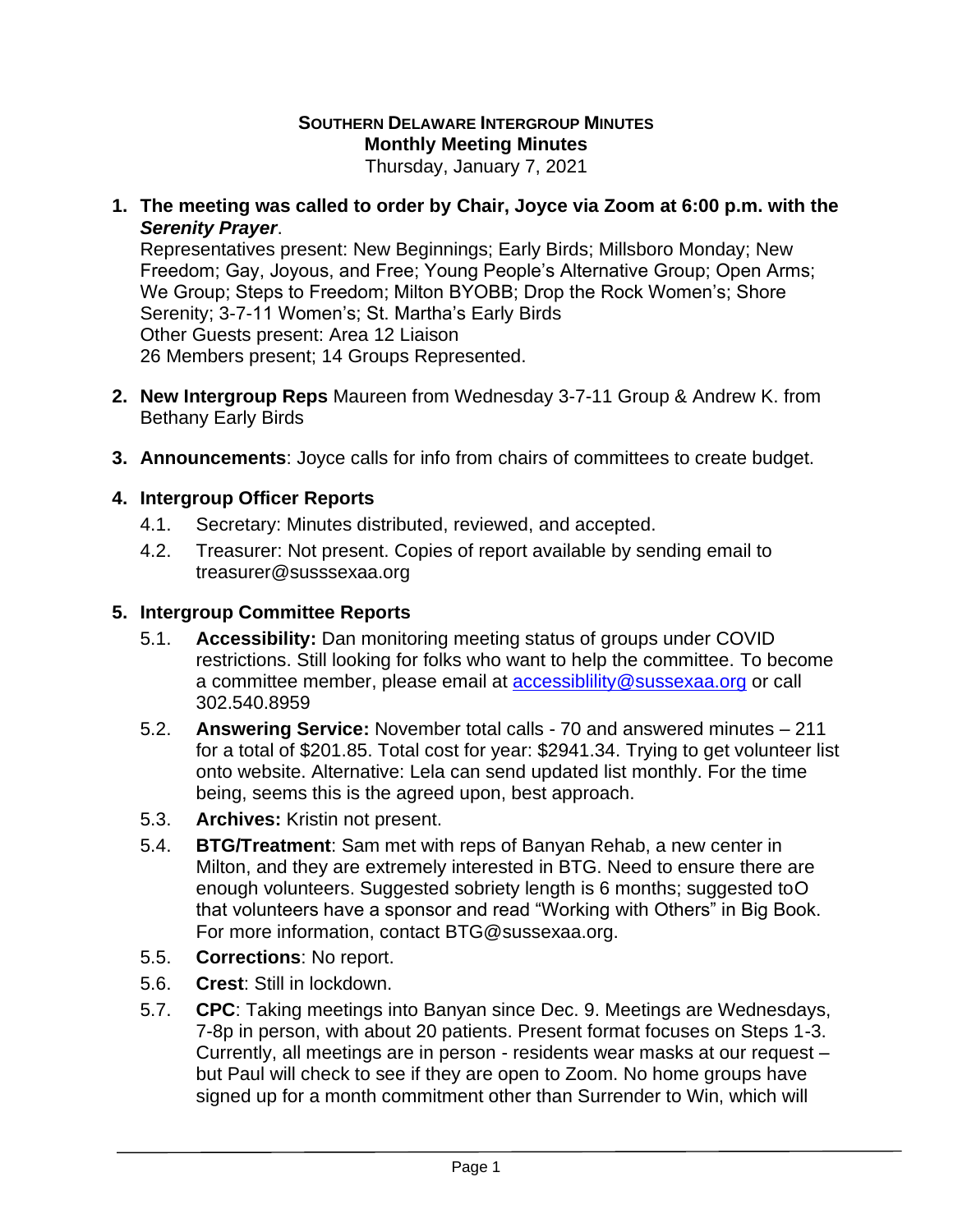cover April. Meetings through Jan. are covered by individual volunteers. Bayan is a growing enterprise that spans 6 states, and their intention is to triple in size in 2021. To cover commitment, BTG and CPC have been working together to bring meetings. More information: CPC@sussexaa.org.

- 5.8. **Liaison Area 12**: Area 12 assembly convened Dec. 5, at which Jenna M. became Secretary. Alternate delegate for Area 12 and convention committee chair, Sally T., reported on tentative plans for convention. October 30, 2021, will be a virtual, one day gathering entitled "AA in a Time of Change," with a theme of diversity. May be a service fair the following day, COVID restrictions permitting. Discussion of a spring, '22 meeting is definite. More information about events is on the calendar tab at Delawareaa.org, including January and February workshops on service and Nerassa Virtual meeting at the end of February.
- 5.9. **Literature**: Leslie is stepping down to take the District 1 DCM role. Need new chair. Leslie emphasized current inventory and desire to get that distributed as soon as possible. For all requests contact [literature@sussexaa.org.](mailto:literature@sussexaa.org.) Pamphlets are also available online in members section and can be printed.
- 5.10. **PI**: Chair now has all racks and brochures set up at Banyan and putting together a spread sheet of all locations to get everyone stocked. Does not have an email address yet but will ask folks to make suggestions of locations for drop off as soon as that is possible. working on a location list to share with the group.
- 5.11. **Special Events**: Premature to plan Gratitude breakfast given quarantine. Need a new date for Bash at the Beach – dates become available in January.
- 5.12. **Website/Where & When**: Website report to be attached to meeting minutes when available. No stats currently available, but use is steady. 137 meetings on database; need everyone to be vigilant of changes. Level of effort to maintain website is more than a volunteer is expected to do and a budget request may include funding for this position..
- **6. Old Business**: Consideration to contribute to GSO will shift to next month, to work with Treasurer.
- **7. New Business**: None.
- **8. Close**: Meeting Adjourned at 7:00 p.m. with recital of *Responsibility Declaration.*

Next Scheduled Meeting: **Thursday, February 4, 2021 at 6 p.m.**

Minutes respectfully submitted by Allison R., SDI Secretary

Southern Delaware Intergroup of Alcoholics Anonymous P. O. Box 1080, Millsboro, DE 19966 www.sussexaa.org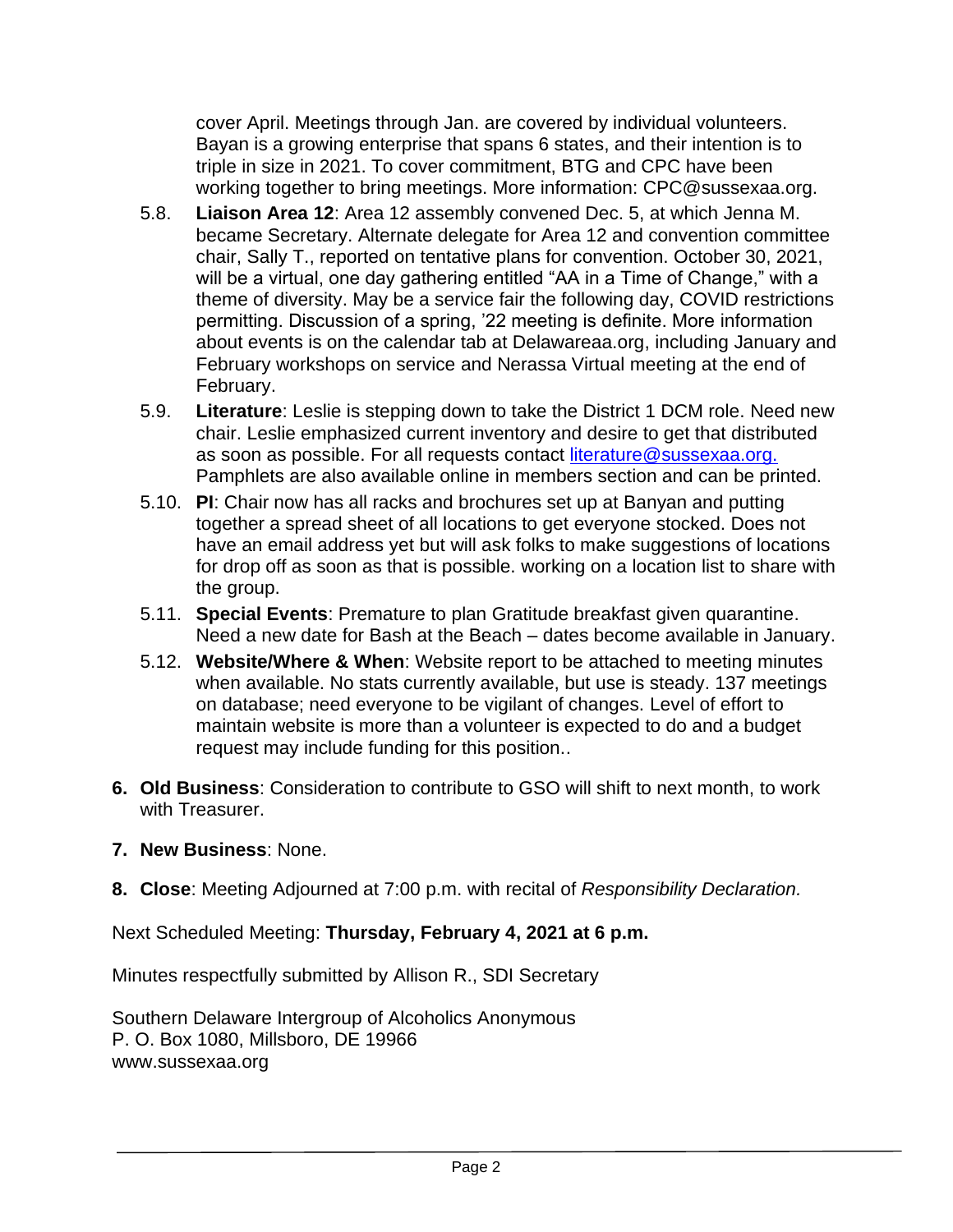## **Southern Delaware Intergroup (SDI) of Alcoholics Anonymous Website/Tech/Where & When Committee Report (January2021)**

- **1. The website committee met on January 4, 2021.** Viv's (excellent, as always) report was reviewed and discussed.
- **2. Statistics.** Need to investigate a new tool for monthly statistics.
- 3. **Meetings.** There are **137 published meetings** in the database. This is the same number as last month, but there were many changes. These include splitting an indoor meeting (Sunlight of the Spirit) into two meetings (one online and the other indoor), updating hybrid meeting to online only (Saturday Love & Service), removing an online meeting that has been cancelled (Wed Any Lengths), updating one meeting from outside to indoors (As Bill Sees It Wed 8 AM), updating two meetings from outside to online (Monday Sea Aire & Saturday Wake Up Call), suspending one outdoor meeting (Friday Night Step), suspending one online meeting (Saturday 5PM Mariners), adding a new online meeting (Tuesday, Find a Sponsor), and updating two temp suspended meetings to indoors (Open Arms Group). **Groups should remember to send the Zoom invitation to sussexaa.org when scheduling or changing a meeting.**

There are four (4) status categories of meetings.

- 1. **Online**. There are **50 published online meetings**. These meetings are all marked with a **green online meeting** tag with clickable meeting links and phone numbers. These meetings can be easily found with a link provided on the meeting page, as well as in the menu bar.
- 2. **Suspended.** There are a total of **43 meetings that have been marked temporarily suspended**. These meetings all have SUSPENDED with the prefix in the name and are marked with a **red temporary closure** tag with the color is faded out.
- 3. **Reopened or indoor that we know of.** We have been notified of a total of **27** meetings that are meeting inside**.**
- 4. **Unknown.** The **remaining 17 meetings** may be meeting indoors, online or suspended, but we have not been notified.

All our meetings are synced with the GSO A.A. Meeting Guide app, which has made significant updates to accommodate online meetings which fall into three categories:

- $\checkmark$  Meetings with physical location temporarily closed now meeting online (suspended)
- $\checkmark$  Meetings happening both online and in-person at a physical location (hybrid)
- $\checkmark$  Meetings without a street address but an approximate location (online-only)
- 4. **Email.** support@sussexaa.org fielded 137 emails in December. The bulk of emails were divided between changes to meetings (new online info, meetings going indoors or online, updating passwords, etc.) and newcomers seeking help.